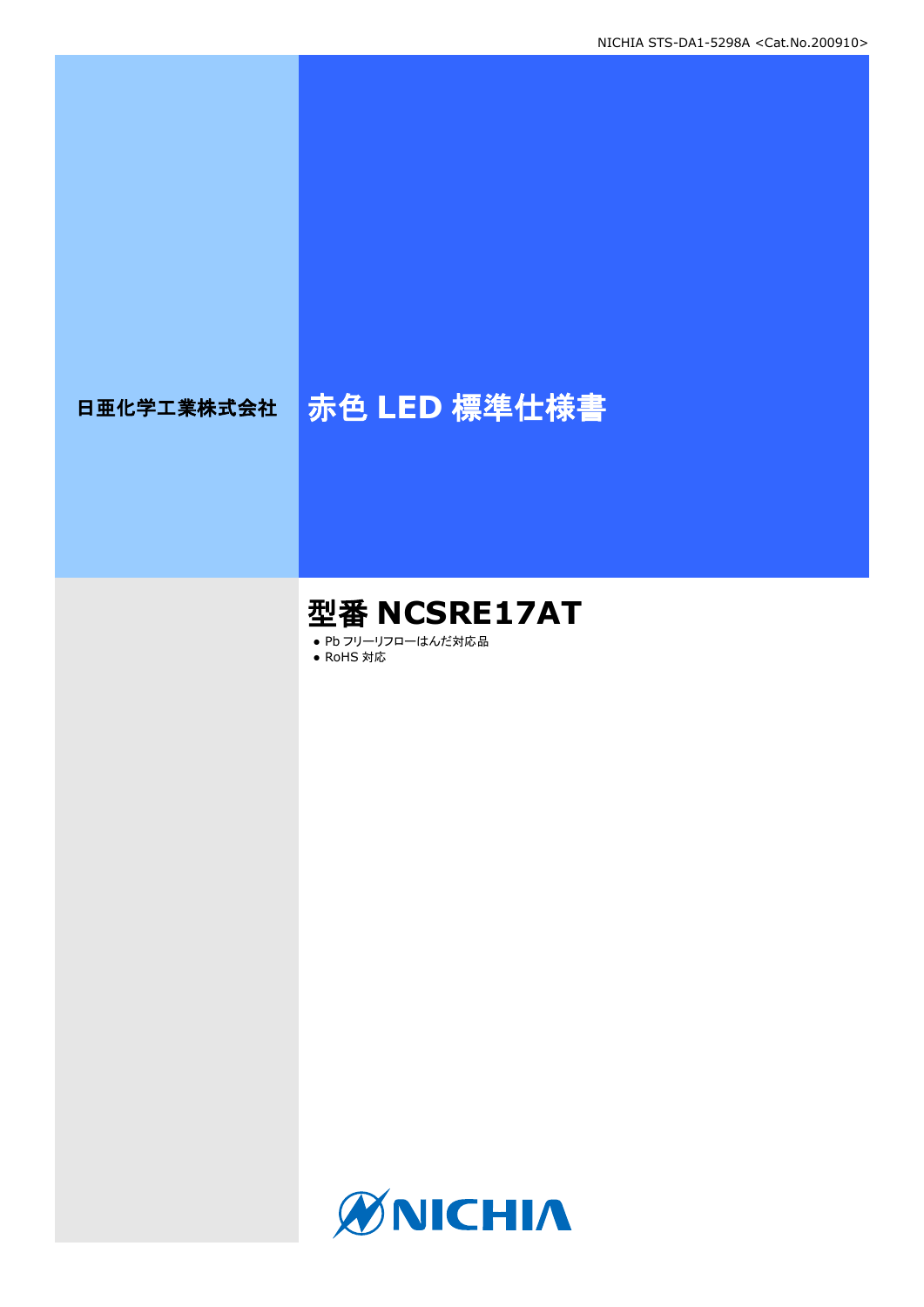### 規格

### (1) 絶対最大定格

| 項目        | 記号                 | 最大定格           | 単位 |
|-----------|--------------------|----------------|----|
| 順電流       | IF                 | 700            | mA |
| パルス順電流    | $I_{FP}$           | 1000           | mA |
| 逆電圧       | $V_{R}$            |                | v  |
| 許容損失      | $P_D$              | 2.31           | W  |
| 動作温度      | $T_{\mathsf{opr}}$ | $-40 \sim 100$ | °C |
| 保存温度      | $T_{\rm stq}$      | $-40 \sim 100$ | °C |
| ジャンクション温度 |                    | 135            | °C |

\* Tc=25°C での値です。

\* IFP条件は、パルス幅 10ms 以下、デューティー比は 10%以下です。

#### (2) 特性

| 項目                  |               | 記号           | 条件             | 標準             | 最大    | 単位                       |      |
|---------------------|---------------|--------------|----------------|----------------|-------|--------------------------|------|
| 順電圧                 |               | VF           | $I_F = 350mA$  | 3.0            |       | v                        |      |
| 逆電流                 |               | IR           | $V_R = 5V$     | $\overline{a}$ |       | μA                       |      |
|                     | 光束            |              | $\Phi_{v}$     | $I_F = 350mA$  | 58    |                          | Im   |
| R021                | 色度座標          | x            |                | $I_F = 350mA$  | 0.669 |                          |      |
| (主波長:609.5~615.0nm) | (主波長:612.0nm) | $\mathsf{V}$ |                | $I_F = 350mA$  | 0.328 | $\overline{\phantom{a}}$ |      |
|                     | 光束            |              | $\Phi_{v}$     | $I_F = 350mA$  | 31    |                          | Im   |
| <b>Rp</b>           | 色度座標          | x            |                | $I_F = 350mA$  | 0.683 |                          |      |
| (主波長:615.0~630.0nm) | (主波長:618.0nm) | $\mathsf{V}$ |                | $I_F = 350mA$  | 0.313 | $\overline{\phantom{a}}$ |      |
| 熱抵抗                 |               |              | $R_{\theta$ JC |                | 0.5   | 1.0                      | °C/W |

\* TC=25°C での値です。

\* 光束は、CIE 127:2007 に準拠した国家標準校正値と整合をとっています。

\* 色度座標は、CIE 1931 色度図に基づくものとします。

\* 熱抵抗 Rejcはソフトウェアによる熱解析シミュレーションなどの論理的な解析を実施する際に有効な数値であり、ダイスから Tc測定ポイントまでの熱抵抗 を表しています(使用基板:アルミ基板 t=1.5mm、絶縁層 t=0.12mm)。

\* 熱抵抗に関する詳細は注意事項(6)熱の発生を参照ください。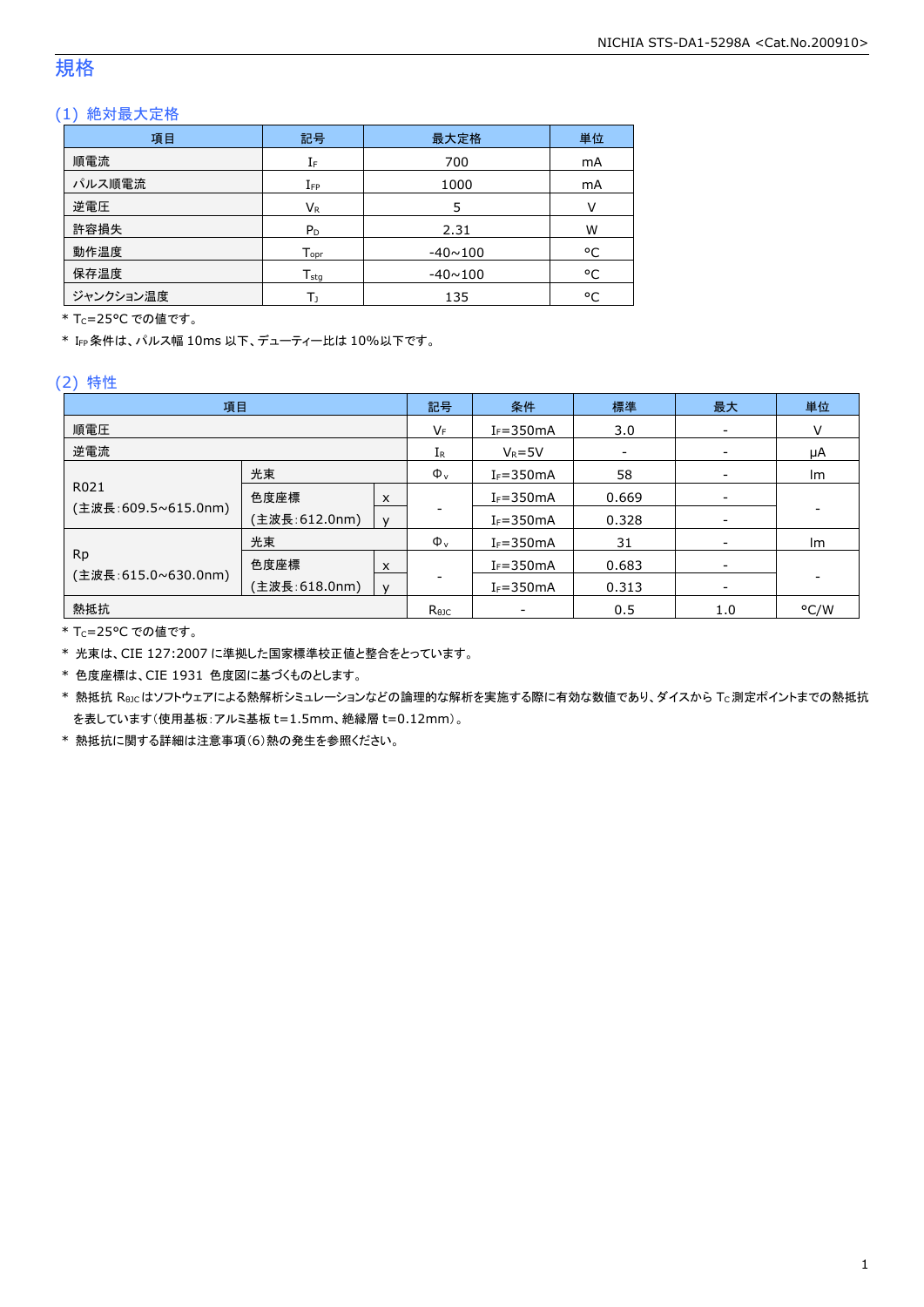## ランク分け

| 項目  | ランク            | 最小                       | 最大  | 単位 |  |
|-----|----------------|--------------------------|-----|----|--|
|     | M21            | 3.2                      | 3.3 |    |  |
|     | M <sub>1</sub> | 3.0                      | 3.2 |    |  |
| 順電圧 | L2             | 2.8                      | 3.0 | V  |  |
|     | L12            | 2.7                      | 2.8 |    |  |
| 逆電流 |                | $\overline{\phantom{0}}$ | 50  | μA |  |
|     | C050           | 50                       | 65  |    |  |
| 光束  | T25f2          | 25                       | 35  | lm |  |

#### 色度範囲

|   | ランク R021(主波長:609.5~615.0nm) |        |        |        |  |  |  |
|---|-----------------------------|--------|--------|--------|--|--|--|
| x | በ 6593                      | 0.6450 | 0.6650 | 0.6800 |  |  |  |
|   | 0.3207                      | 0.3350 | 0.3350 | 0.3200 |  |  |  |

|   | ランク R021(主波長:609.5~615.0nm) |        |        |        |  | ランク Rp(主波長:615.0~630.0nm) |        |        |        |
|---|-----------------------------|--------|--------|--------|--|---------------------------|--------|--------|--------|
| ^ | 0.6593                      | 0.6450 | 0.6650 | 0.6800 |  | 0.6853                    | 0.6593 | 0.6800 | 0.7080 |
|   | 0.3207                      | 0.3350 | 0.3350 | 0.3200 |  | 0.2947                    | 0.3207 | 0.3200 | 0.2920 |

\* Tc=25°C での値です。

\* 順電圧は±0.05V の公差があります。

\* 光束は±6%の公差があります。

\* 色度は±0.006 の公差があります。

\* 1 注文単位に対して上記のランクを納入します。又、その納入比率は問わないものとします。

#### 色度-光束ランク対応表

| 色度ランク                   | 光東ランク            |
|-------------------------|------------------|
| R021(主波長:609.5~615.0nm) | C <sub>050</sub> |
| Rp(主波長:615.0~630.0nm)   | T25f2            |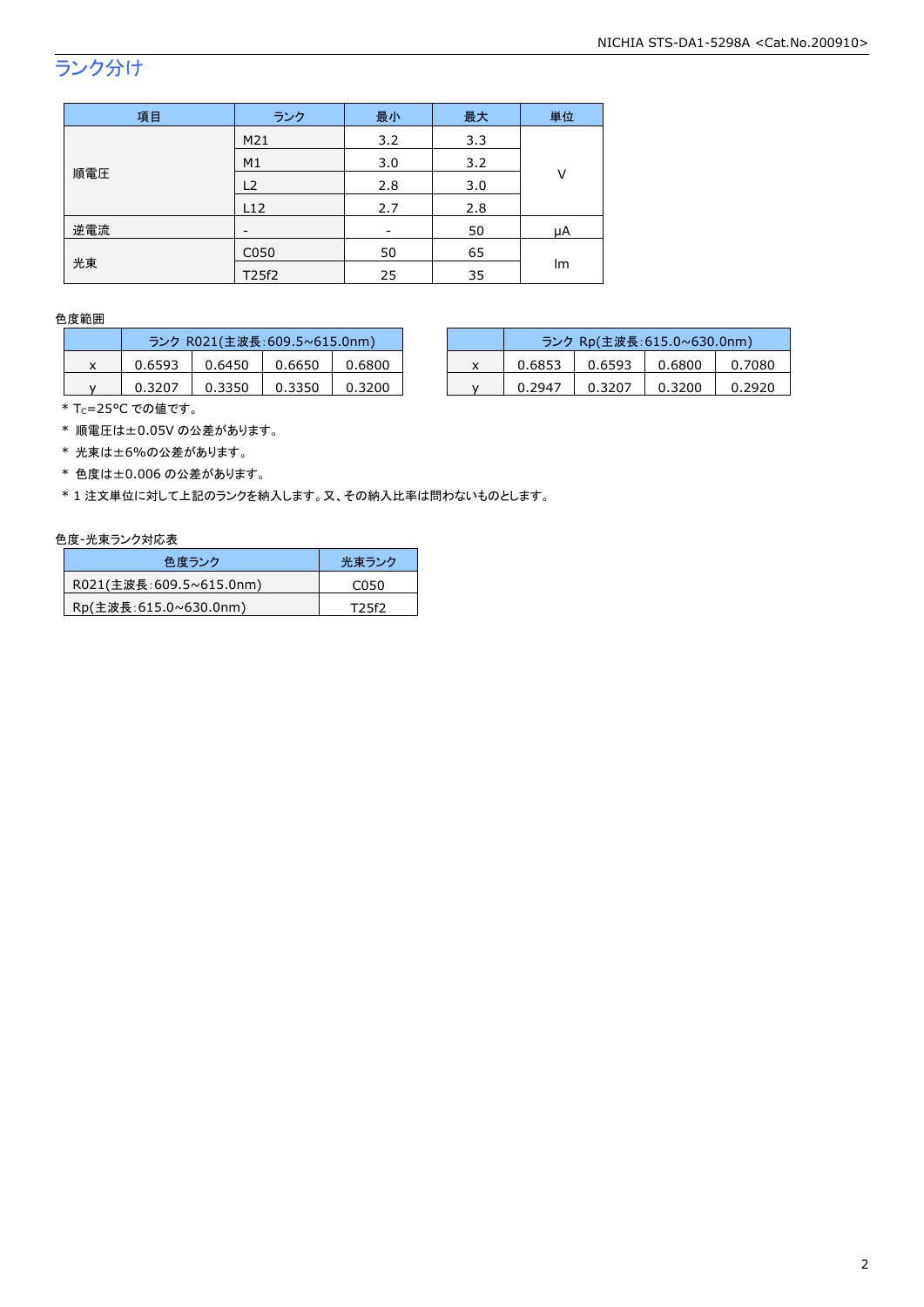色度図



3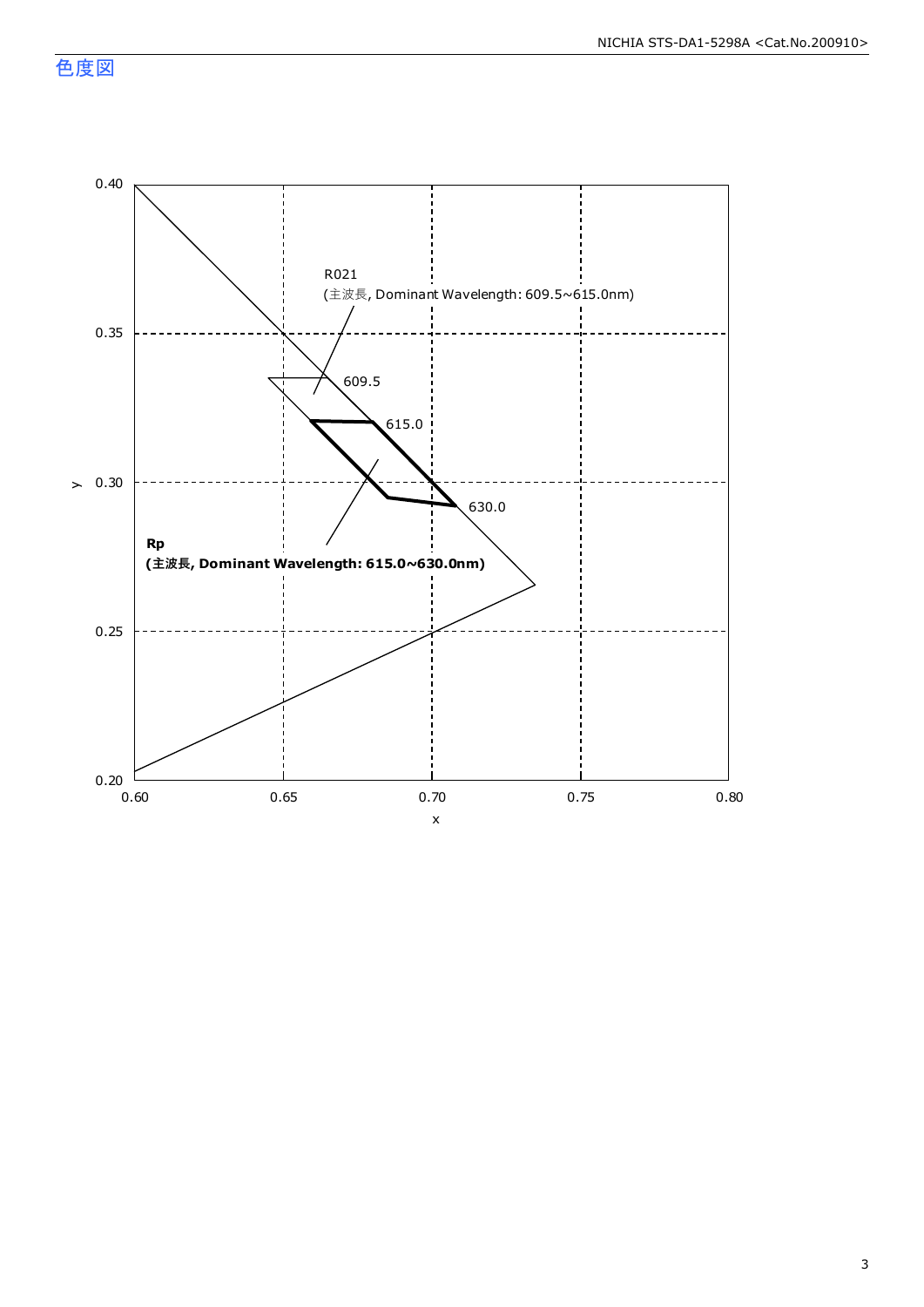### 外形寸法

管理番号 No. STS-DA7-13878 NCSRE17A

(単位 Unit: mm) (単位 Unit: mm, 公差 Tolerance: ±0.1)







| 項目 Item                               | 内容 Description                                                           |  |  |
|---------------------------------------|--------------------------------------------------------------------------|--|--|
| パッケージ材質<br>Package Materials          | シリコーン樹脂<br>Silicone Resin                                                |  |  |
| 蛍光体層材質<br>Phosphor sheet<br>Materials | シリコーン樹脂<br>(拡散剤+蛍光体入り)<br>Silicone Resin<br>(with diffuser and phosphor) |  |  |
| 雷極材質<br>Electrodes Materials          | 余メッキ<br>Au-plated                                                        |  |  |
| 質量<br>Weight                          | 0.0025q(TYP)                                                             |  |  |



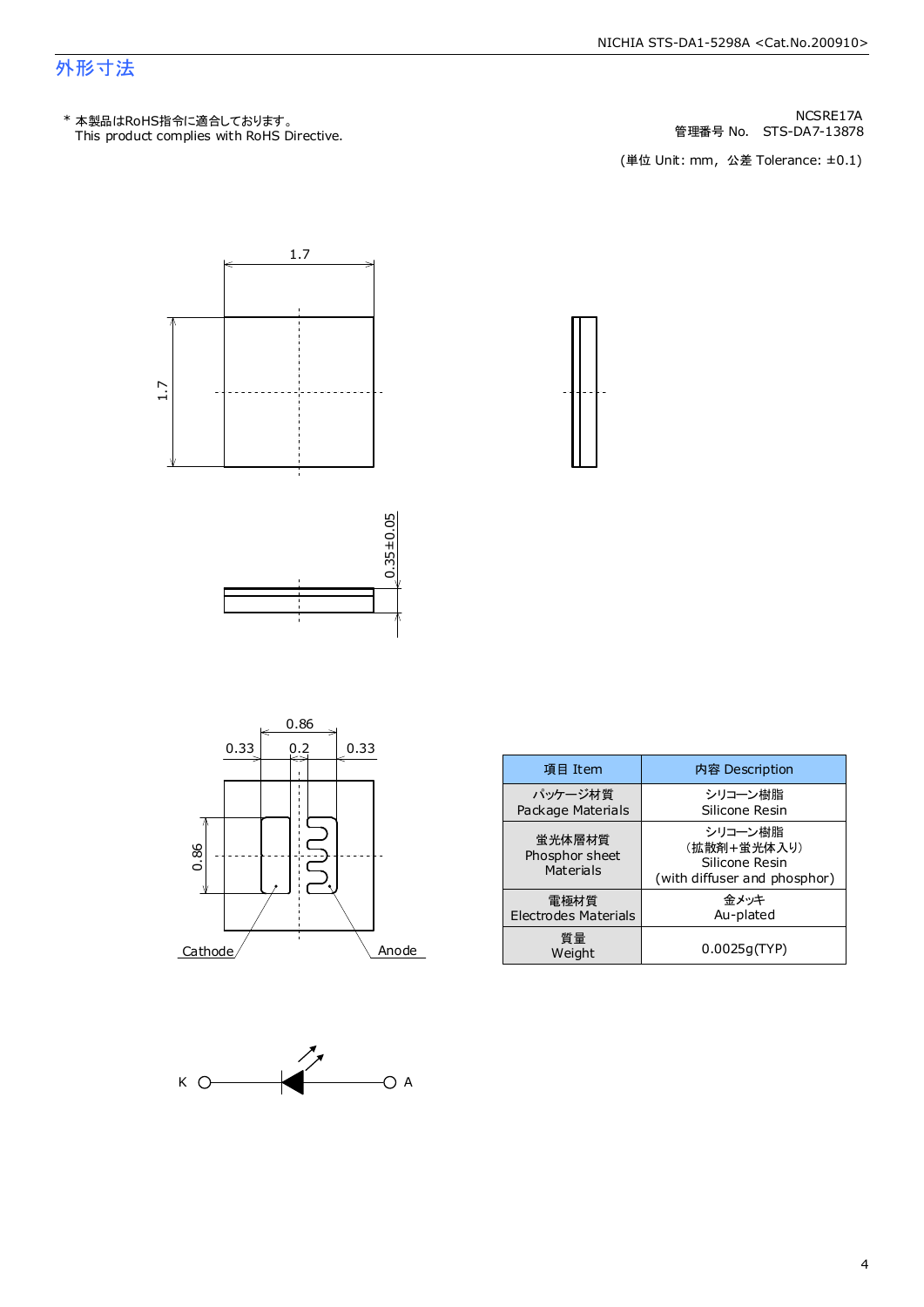#### NICHIA STS-DA1-5298A <Cat.No.200910>

### はんだ付け

● リフロー条件(Pb フリーはんだ使用時)



● 推奨取り付けパターン



(単位 Unit: mm)

- \* 本製品は、リフロー対応品です。ディップはんだ、手はんだについては保証できません。
- \* リフローはんだは 2 回までとして下さい。
- \* ピーク温度からの冷却温度勾配が緩やかになるように配慮して、急冷却を避けて下さい。
- \* 大気リフローの場合、リフロー時の熱や雰囲気の影響により、光学的劣化を起こすことがあります。リフローに際しては、窒素リフローを推奨します。
- \* 本製品は、封止材料にシリコーン樹脂を用いているため、上面の封止部が柔らかく、力が加わると傷、欠け、剥がれ、製品の変形、断線や信頼性に影響 を及ぼす恐れがあります。封止部に圧力を加えないで下さい。
- \* 基本的にはんだの取り付け後の修正は行わないで下さい。
- \* はんだ付け時、加熱された状態で LED にストレスを加えないで下さい。
- \* 実装機を使用する場合は、本製品にあった吸着ノズルを選定下さい。
- \* あくまで推奨ランドは LED を問題無く取り付けられるランドサイズとなっています。高密度実装などで実装精度が必要となる場合は、それに適したランド形 状を検討下さい。
- \* フラックスを使用する場合はノンハロゲンタイプを推奨します。また LED に直接フラックスがかかるような工程設計は行わないで下さい。
- \* 取り付けパターンに対して、はんだ種類及びはんだ塗布量が問題ないことを事前に確認して下さい。
- \* 電極パターンが全てパッケージの裏面にあるため、はんだ部が外観では確認できません。貴社にてはんだ条件を充分に確認の上でご使用下さい。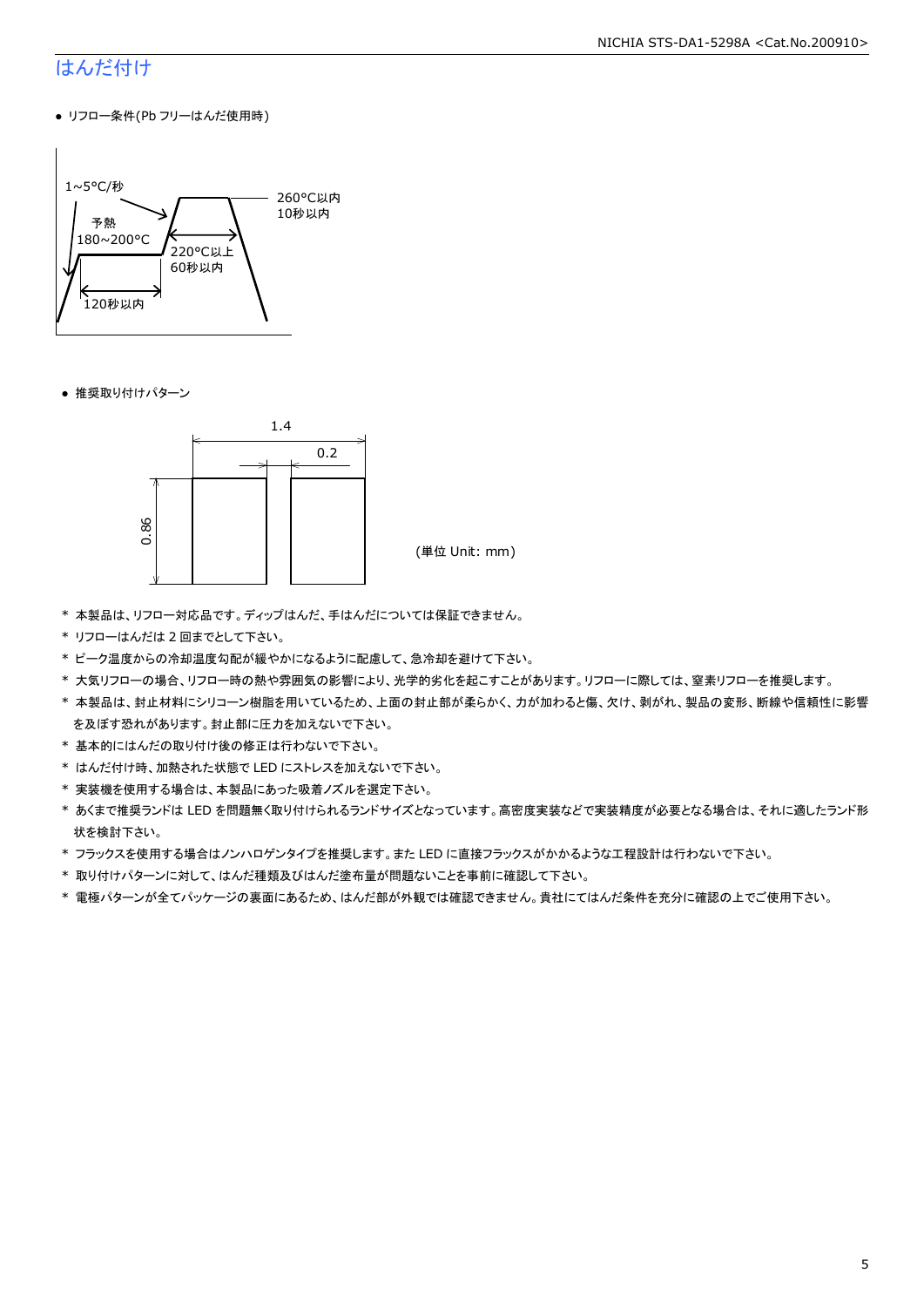#### NICHIA STS-DA1-5298A <Cat.No.200910>

### テーピング仕様



6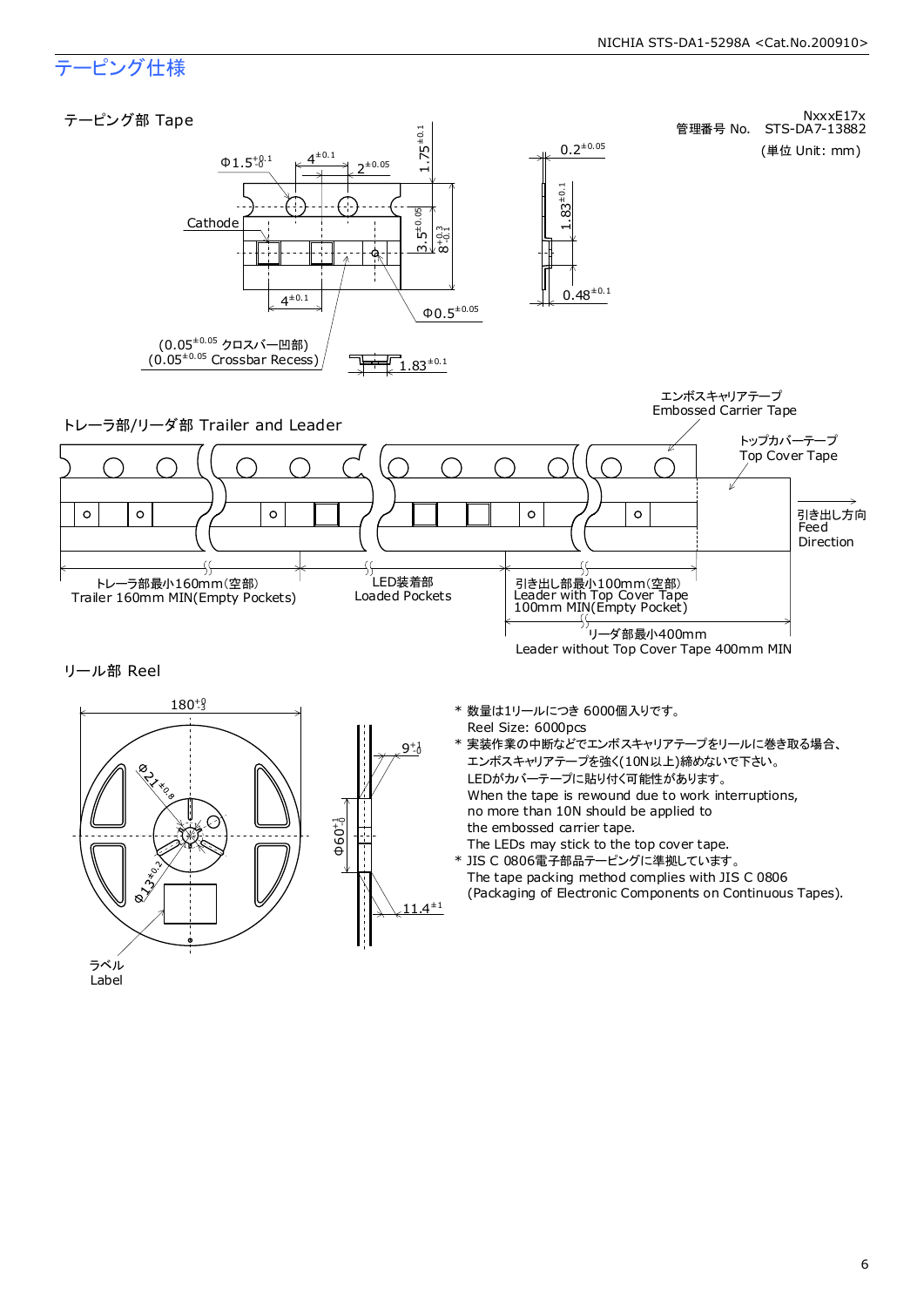### 梱包仕様

Reels are shipped with desiccants in heat-sealed moisture-proof bags. シリカゲルとともにリールをアルミ防湿袋に入れ、熱シールにより封をします。

No. STS-DA7-4989C Part No. Nxxxxxxx



Label ラベル йNICHI∧ XXXX LED **Nxxxxxxx** \*\*\*\*\*\*\* YMxxxx-RRR PCS<br>RoHS NICHIA CORPORATION 491 OKA, KAMINAKA, ANAN, TOKUSHIMA, JAPAN

Moisture-proof bags are packed in cardboard boxes with corrugated partitions. アルミ防湿袋を並べて入れ、ダンボールで仕切ります。





- 客先型名を\*\*\*\*\*\*\*\*で示します。<br>客先型名が設定されていない場合は空白です。 If not provided, it will not be indicated on the label. \*\*\*\*\*\*\* is the customer part number.
- For details, see "LOT NUMBERING CODE" in this document. ロット表記方法についてはロット番号の項を<br>参照して下さい。 \*
- The label does not have the RANK field for un-ranked products. ランク分けがない場合はランク表記はありません。 \*
- Products shipped on tape and reel are packed in a moisture-proof bag. They are shipped in cardboard boxes to protect them from external forces during transportation. 本製品はテーピングしたのち、輸送の衝撃から保護するためダンボールで梱包します。 \*
- Do not drop or expose the box to external forces as it may damage the products. 取り扱いに際して、落下させたり、強い衝撃を与えたりしますと、製品を損傷させる原因になりますので注意して下さい。 \*
- Do not expose to water. The box is not water-resistant. ダンボールには防水加工がされておりませんので、梱包箱が水に濡れないよう注意して下さい。 \*
- \* Using the original package material or equivalent in transit is recommended. 輸送、運搬に際して弊社よりの梱包状態あるいは同等の梱包を行って下さい。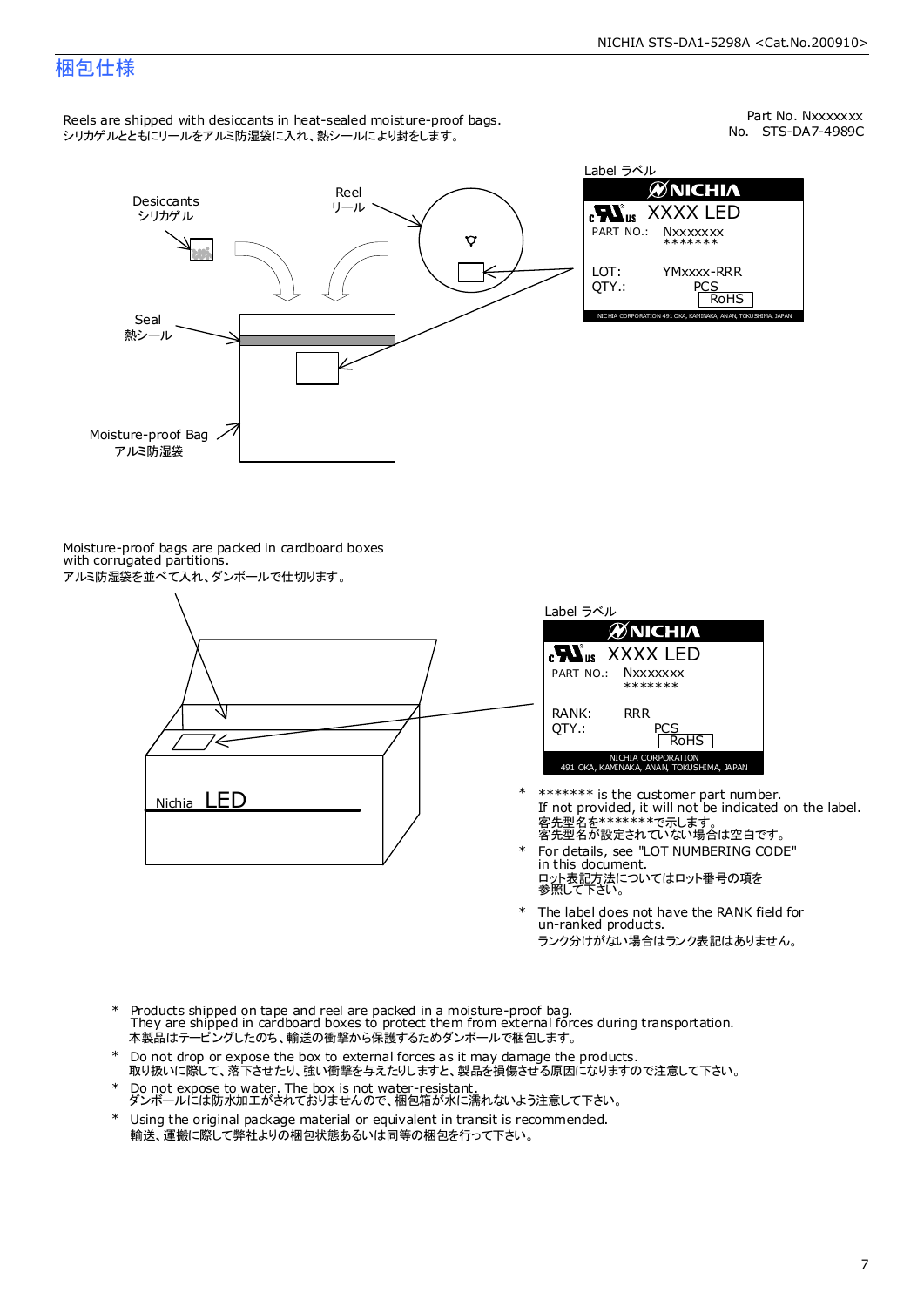### ロット番号

ロット番号は以下のように英数字で表記します。

- YMxxxx RRR
- Y 製造年

| 年    |   |
|------|---|
| 2019 |   |
| 2020 | Κ |
| 2021 |   |
| 2022 | м |
| 2023 | Ν |
| 2024 |   |

#### M - 製造月

| 月 | м | 月  | М |
|---|---|----|---|
|   |   |    |   |
|   |   | 8  | 8 |
| 3 | २ | 9  | q |
|   |   | 10 | A |
|   | ᄃ | 11 | в |
| 6 | 6 | 12 |   |

xxxx-当社管理番号

RRR-色度ランク、光束ランク、順電圧ランク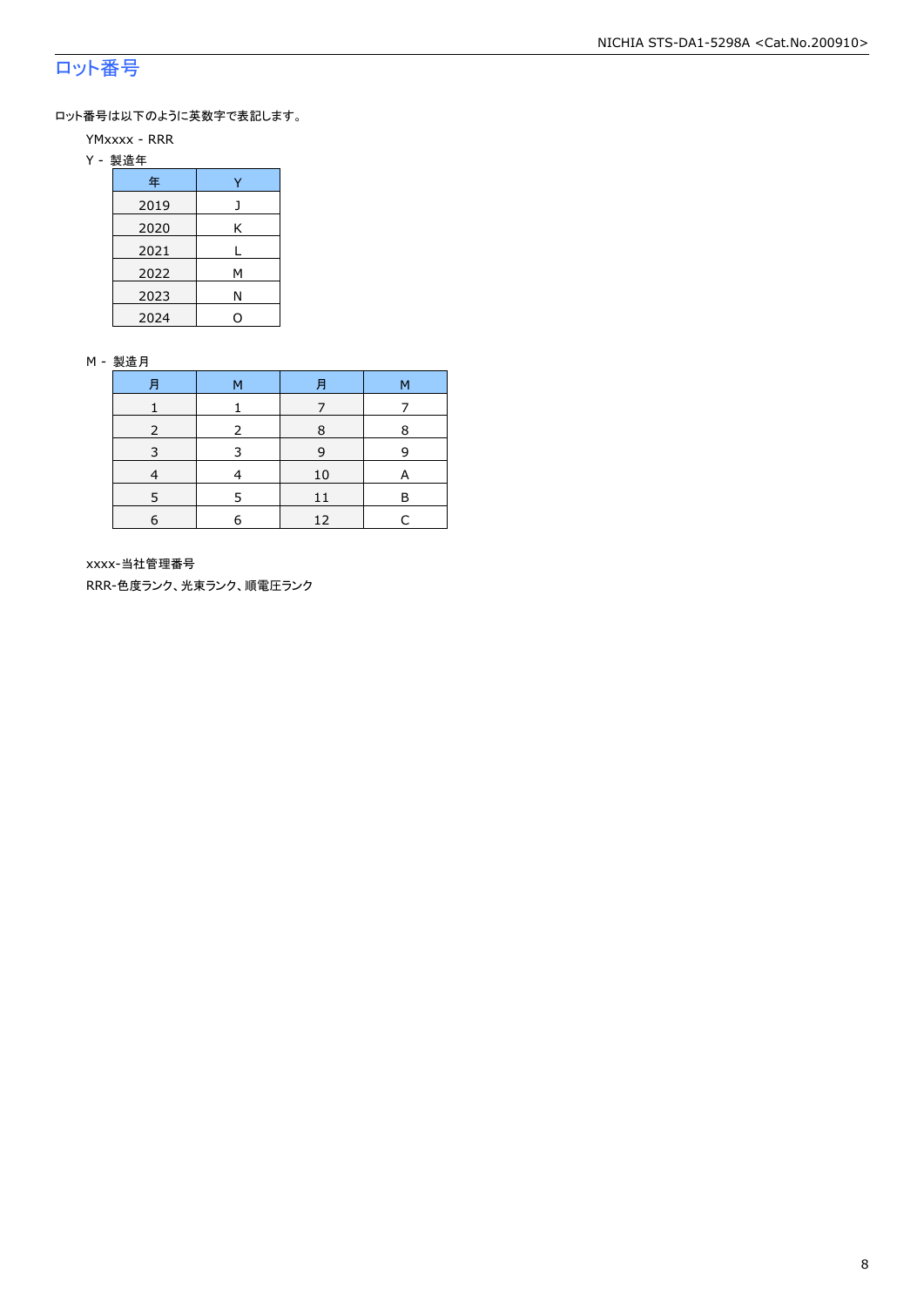## ディレーティング特性

NCSxE17A 管理番号 No. STS-DA7-13881



ケース温度測定部温度-許容順電流特性 **Temperature at Measurement Point on a Case vs Allowable Forward Current**





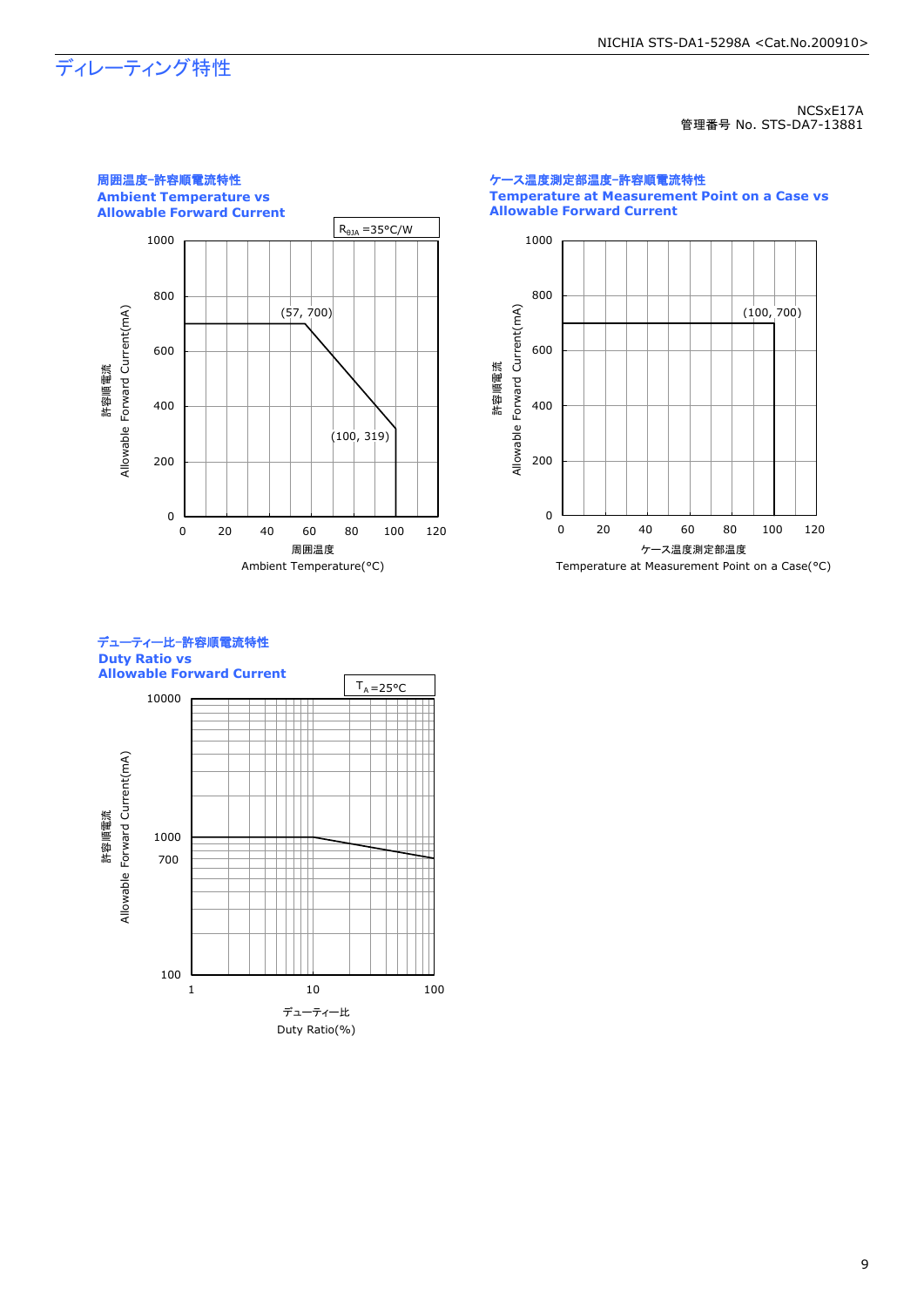#### NICHIA STS-DA1-5298A <Cat.No.200910>

### 光学特性

\* All characteristics shown are for reference only and are not guaranteed. 本特性は参考です。

Part No. NCSRE17A No. STS-DA7-17322





\* The graphs above show the characteristics for R021 LEDs, including sub-bins, of this product. 本特性は色度ランクR021(ランク座標範囲内の特別ランクを含む)に対応しています。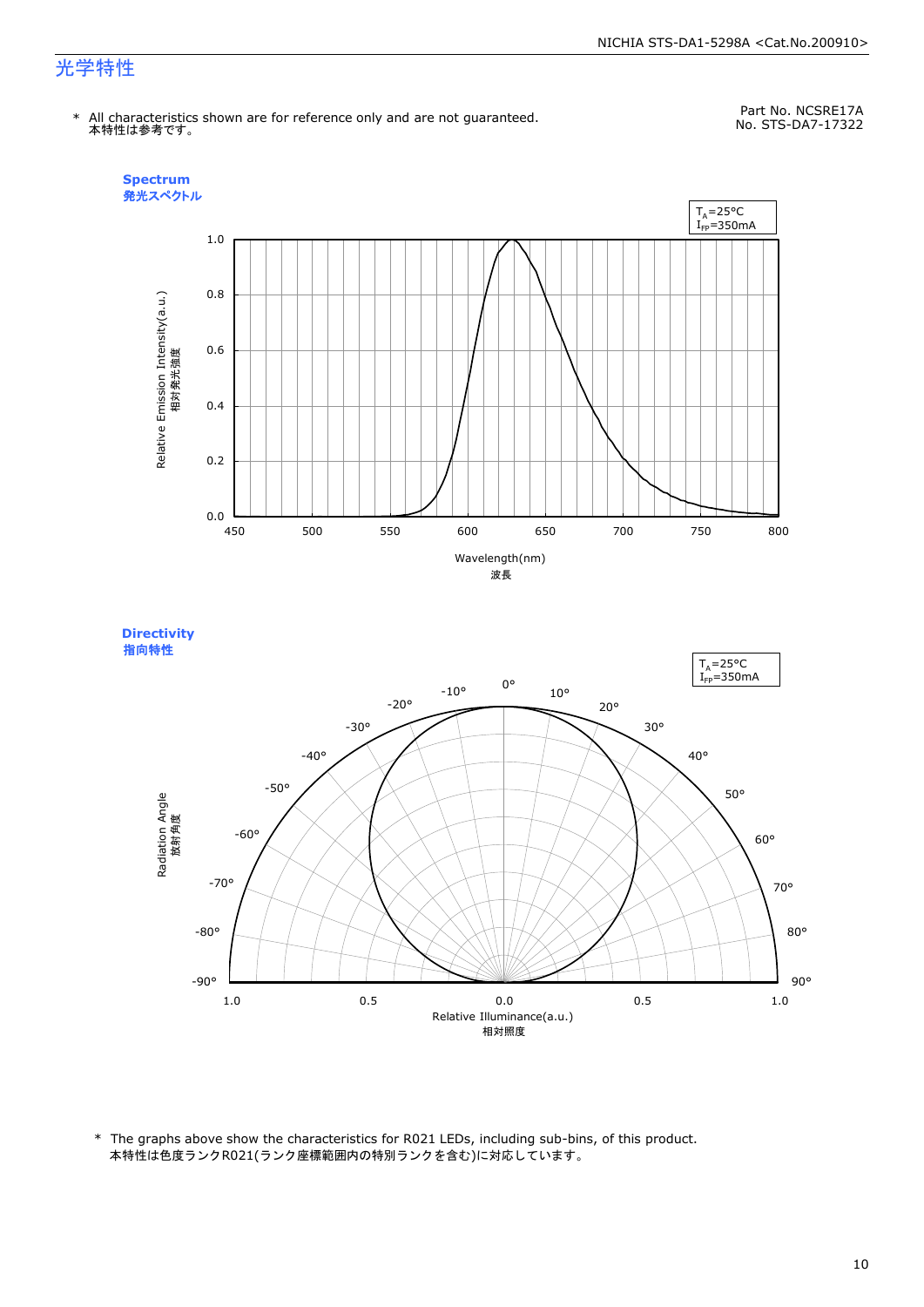#### NICHIA STS-DA1-5298A <Cat.No.200910>

### 光学特性

\* All characteristics shown are for reference only and are not guaranteed. 本特性は参考です。

Part No. NCSRE17A No. STS-DA7-13843A





\* The graphs above show the characteristics for Rp LEDs, including sub-bins, of this product. 本特性は色度ランクRp(ランク座標範囲内の特別ランクを含む)に対応しています。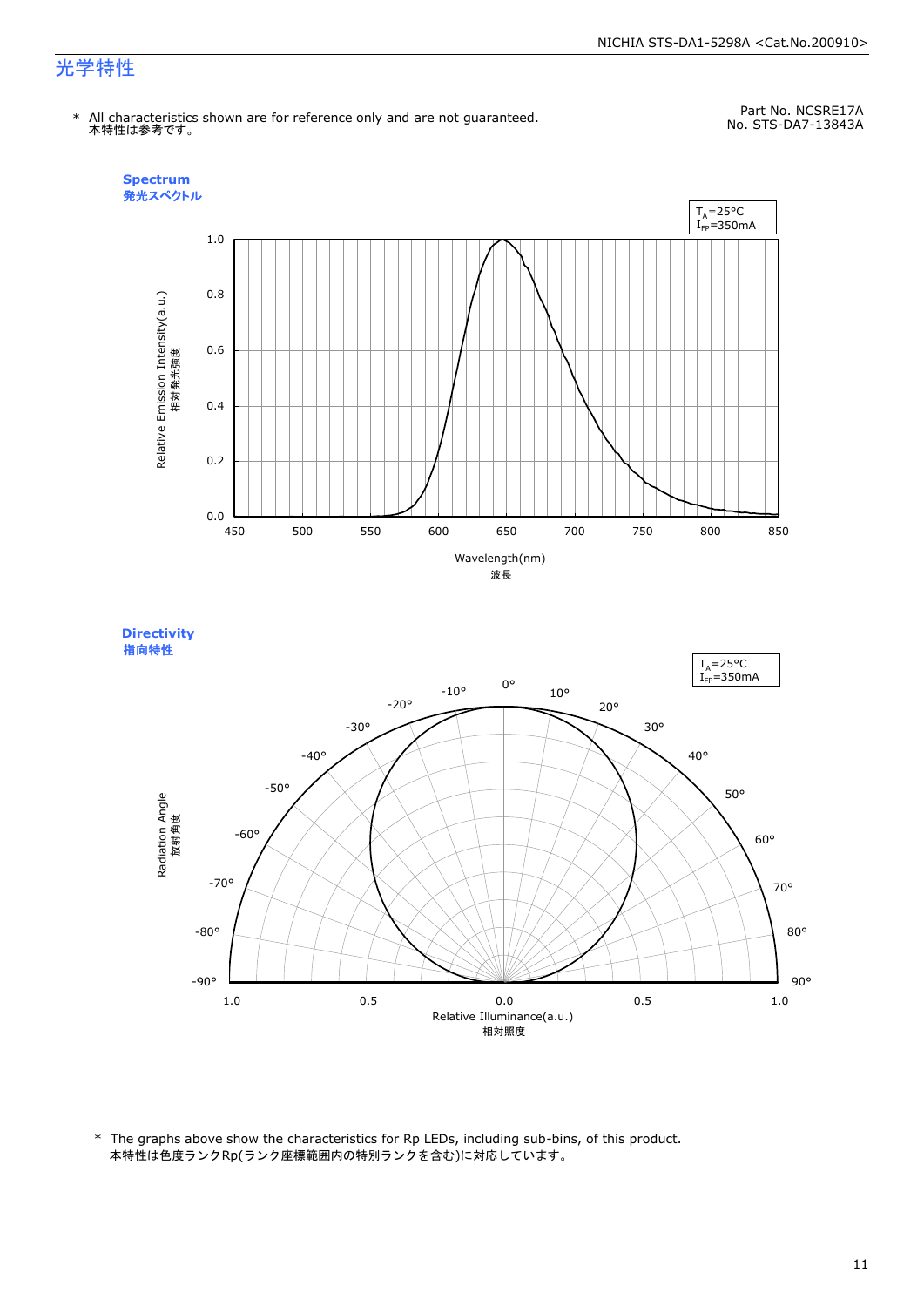\* All characteristics shown are for reference only and are not guaranteed. 本特性は参考です。

Part No. NCSRE17A No. STS-DA7-17323



\* The graphs above show the characteristics for R021 LEDs, including sub-bins, of this product. 本特性は色度ランクR021(ランク座標範囲内の特別ランクを含む)に対応しています。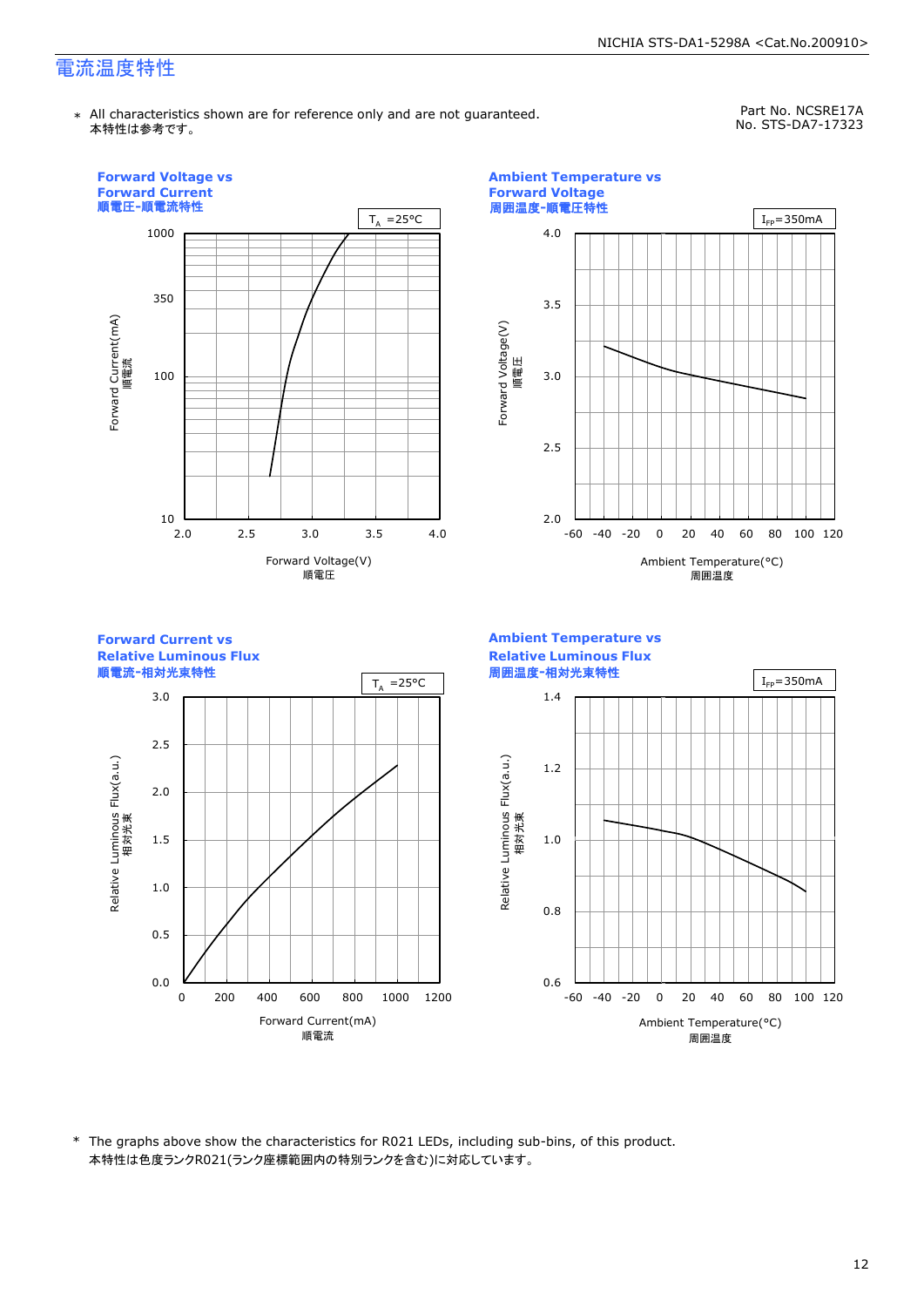\* All characteristics shown are for reference only and are not guaranteed. 本特性は参考です。

Part No. NCSRE17A No. STS-DA7-13844A



\* The graphs above show the characteristics for Rp LEDs, including sub-bins, of this product. 本特性は色度ランクRp(ランク座標範囲内の特別ランクを含む)に対応しています。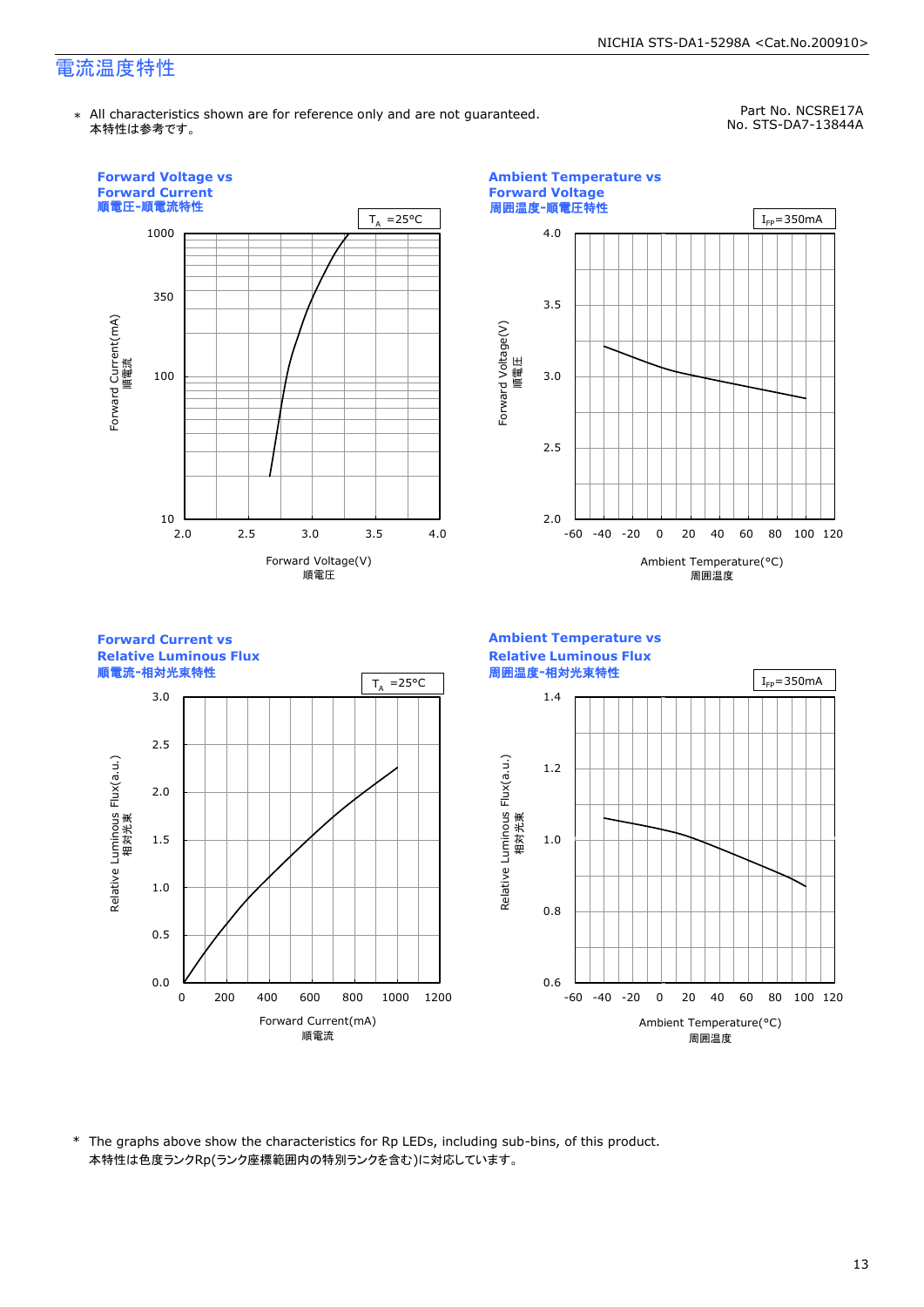\* All characteristics shown are for reference only and are not guaranteed. 本特性は参考です。

Part No. NCSRE17A No. STS-DA7-17324



\* The graphs above show the characteristics for R021 LEDs, including sub-bins, of this product. 本特性は色度ランクR021(ランク座標範囲内の特別ランクを含む)に対応しています。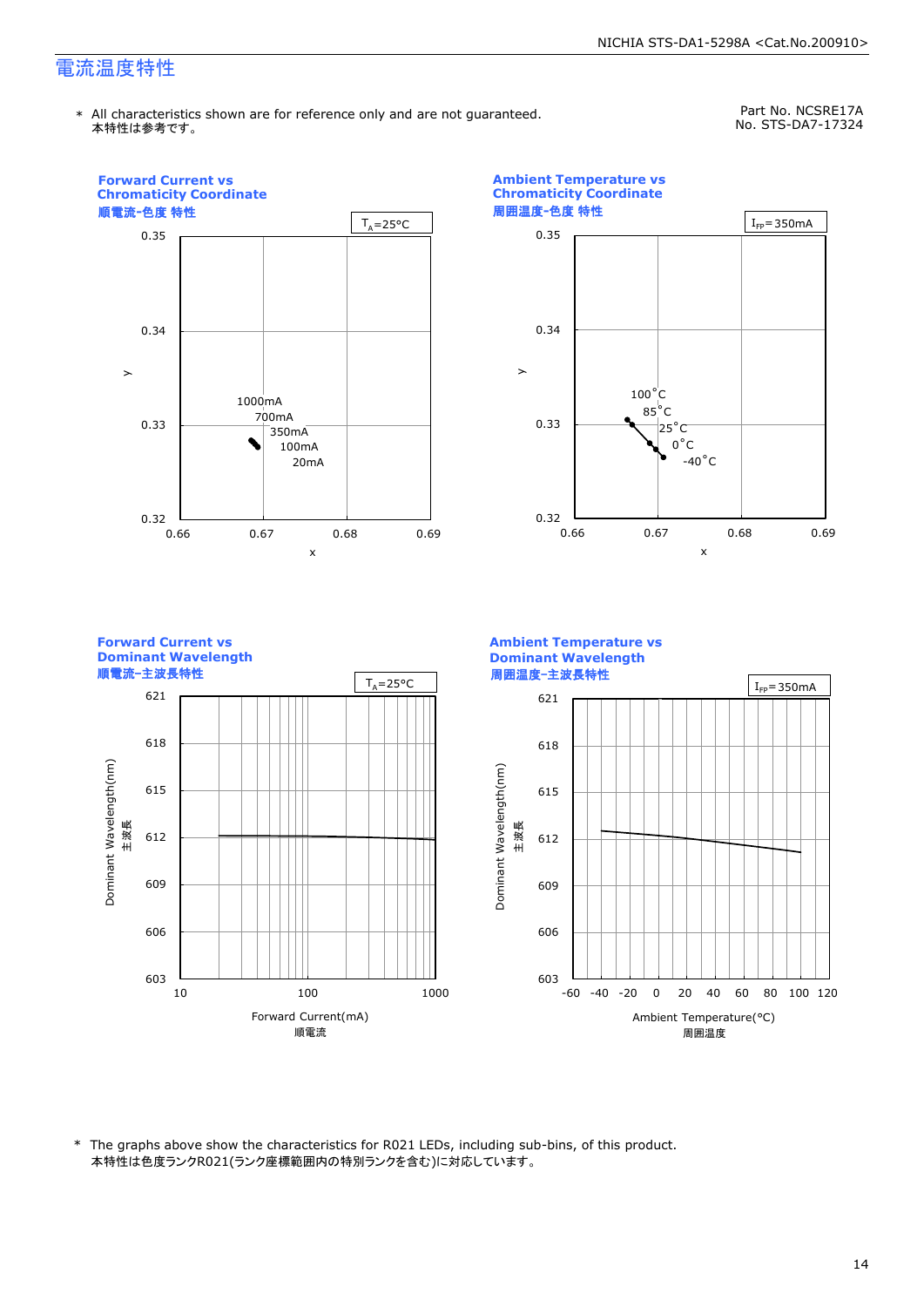\* All characteristics shown are for reference only and are not guaranteed. 本特性は参考です。

Part No. NCSRE17A No. STS-DA7-13845A



\* The graphs above show the characteristics for Rp LEDs, including sub-bins, of this product. 本特性は色度ランクRp(ランク座標範囲内の特別ランクを含む)に対応しています。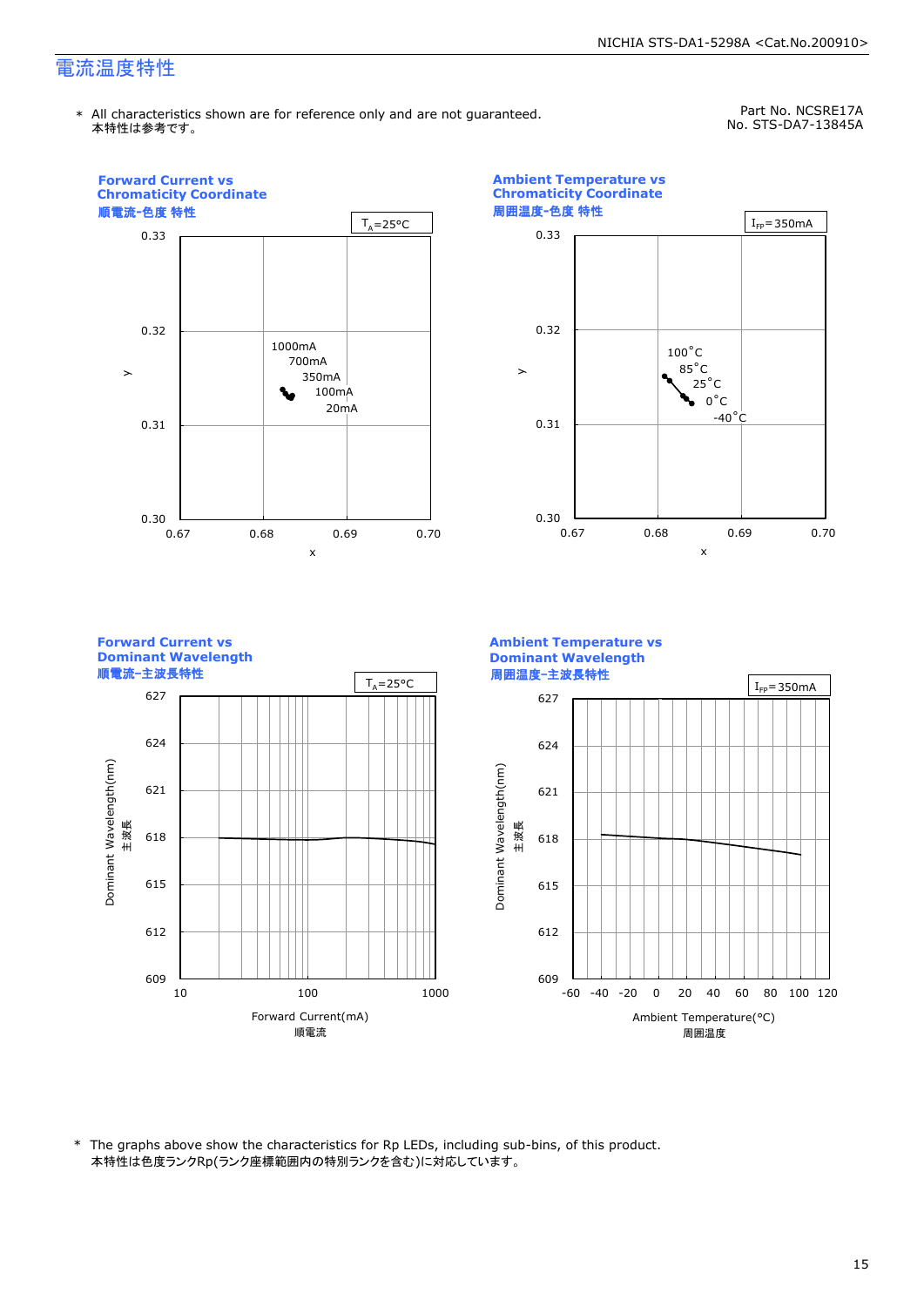### 信頼性

### (1) 試験項目と試験結果

| 試験項目      | 参照規格                     | 試験条件                                       | 試験時間     | 故障判定<br>基準 No. | 故障数/試験数 |
|-----------|--------------------------|--------------------------------------------|----------|----------------|---------|
| はんだ耐熱性    | JEITA ED-4701            | T <sub>sld</sub> =260°C, 10秒, 2回           |          | #1             | 0/22    |
| (リフローはんだ) | 300 301                  | (前処理 30℃, 70%, 4 週間)                       |          |                |         |
| はんだ付け性    | JEITA ED-4701            | $T_{\text{std}} = 245 \pm 5^{\circ}$ C, 5秒 |          | #2             | 0/22    |
| (リフローはんだ) | 303 303A                 | 鉛フリーはんだ(Sn-3.0Ag-0.5Cu)                    |          |                |         |
| 温度サイクル    | JEITA ED-4701            | -40°C(30分)~25°C(5分)~                       | 100 サイクル | #1             | 0/22    |
|           | 100 105                  | 100°C(30 分)~25°C(5 分)                      |          |                |         |
| 温湿度サイクル   | JEITA ED-4701            | 25°C~65°C~-10°C, 90%RH                     | 10 サイクル  | #1             | 0/22    |
|           | 200 203                  | 24 時間/1 サイクル                               |          |                |         |
| 高温保存      | JEITA ED-4701<br>200 201 | $T_A = 100^{\circ}C$                       | 1000 時間  | #1             | 0/22    |
|           | JEITA ED-4701            |                                            | 1000 時間  | #1             | 0/22    |
| 高温高湿保存    | 100 103                  | $T_A = 60^{\circ}$ C, RH = 90%             |          |                |         |
| 低温保存      | JEITA ED-4701            | $T_A = -40$ °C                             | 1000 時間  | #1             |         |
|           | 200 202                  |                                            |          |                | 0/22    |
| 連続動作      |                          | $T_A = 25$ °C, I <sub>F</sub> =700mA       | 1000 時間  | #1             | 0/22    |
|           |                          | 試験基板は下記注記参照                                |          |                |         |
| 高温連続動作    |                          | $T_A = 100$ °C, IF=300mA<br>試験基板は下記注記参照    | 1000 時間  | #1             | 0/22    |
| 高温高湿連続動作  |                          | 60°C, RH=90%, IF=650mA                     | 500 時間   | #1             | 0/22    |
|           |                          | 試験基板は下記注記参照                                |          |                |         |
| 低温連続動作    |                          | $T_A = -40$ °C, I <sub>F</sub> =700mA      | 1000 時間  | #1             | 0/22    |
|           |                          | 試験基板は下記注記参照                                |          |                |         |
| 振動        | JEITA ED-4701            | 200m/s <sup>2</sup> , 100~2000~100Hz, 4分   | 48分      | #1             | 0/22    |
|           | 400 403                  | 3 方向, 4 サイクル                               |          |                |         |
| 自然落下      |                          | 落下高さ 75cm, 3 回                             |          | #1             | 0/22    |

注記:

1) 試験基板:FR4 t=1.6mm、銅箔 t=35μm、熱抵抗 RθJA≈35℃/W

2) 測定は LED が常温に戻ってから行います。

#### (2) 故障判定基準

| 基準 No. | 項目                  | 条件            | 判定基準                    |
|--------|---------------------|---------------|-------------------------|
|        | 順電圧(VF)             | $I_F = 350mA$ | $>$ U.S.L. $\times$ 1.1 |
| #1     | 光束(Φ <sub>ν</sub> ) | $I_F = 350mA$ | $<$ L.S.L. $\times$ 0.7 |
|        | 逆電流(IR)             | $V_R = 5V$    | $>$ U.S.L. $\times$ 2.0 |
| #2     | はんだぬれ性              | -             | はんだぬれ面積率が 95%未満         |

規格最大値(Upper Specification Limit) 規格最小値(Lower Specification Limit)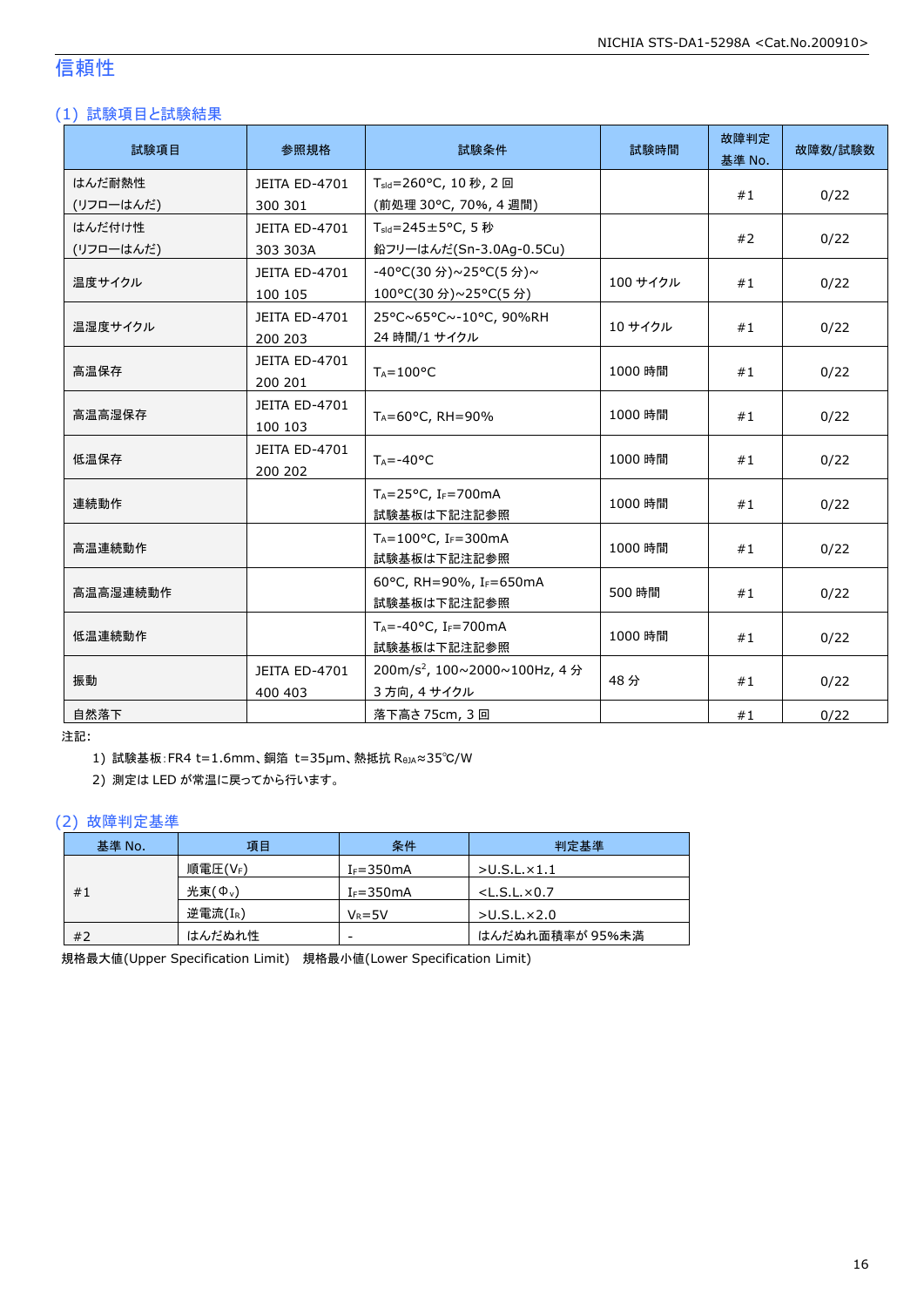### 注意事項

#### (1) 保管

|    | 条件        | 温度                    | 湿度       | 期間        |
|----|-----------|-----------------------|----------|-----------|
|    | アルミ防湿袋開封前 | $30^{\circ}$ C<br>こ以下 | 90%RH 以下 | 納入日より1年以内 |
| 保管 | アルミ防湿袋開封後 | 30°C<br>,以下<br>֊      | 70%RH 以下 | 週間以内      |

● 本製品は、MSL2a に相当します。MSL については IPC/JEDEC STD-020 をご確認下さい。

- 保管期間内に実装を完了させて下さい。
- 本製品は、パッケージに吸収された水分がはんだ付け時の熱で気化膨張することにより、界面の剥離が発生し光学的劣化を起こす可能性があります。そ のためお客様にて実装するまでの、吸湿量を最小限に抑えるため防湿梱包を実施しております。アルミ防湿袋に入っているシリカゲルは吸湿が進むと青 色から赤色へ変色します。
- アルミ防湿袋を開封後は上記の条件を越えないようにはんだ付けを完了下さい。万一未使用の LED が残った場合は、シリカゲル入り密閉容器等で保管 下さい。なお当社防湿袋に戻し、再封印することを推奨します。
- 電極部分は、金メッキが施されております。腐食性ガス等を含む雰囲気にさらされますと、メッキ表面が変質し、はんだ付け性に問題が生じる事がありま す。保管時は密閉容器等で保管して下さい。なお当社防湿袋に戻し、再封印することを推奨します。
- 実機に使用する部材(パッキン、接着剤など)については、メッキ表面への影響を考慮して、硫黄成分を含有しているものの使用を避けて下さい。メッキの 表面異常は、導通・接続不良に繋がる可能性があります。また、パッキンを使用する場合は、シリコーンゴム材質のものを推奨します。その際、低分子量 のシロキサンによる機器の接点不良に注意して下さい。
- 急激な温度変化のある場所では、結露が起こりますので温度変化の少ない場所に保管して下さい。
- 埃の多い環境での保管は避けて下さい。
- 直射日光や室温を超えるような環境に長期間さらさないで下さい。

#### (2) 使用方法

● LED 毎に絶対最大定格を超えないように回路設計を行って下さい。LED 毎に定電流駆動することを推奨致します。また定電圧駆動する場合は、(A)の回 路は LED の順電圧の影響により LED に流れる電流がばらつく可能性がありますので、(B)の回路を推奨します。



- 本製品は、順方向電流駆動でご使用下さい。また、非点灯時には順逆とも電圧がかからないように配慮下さい。特に逆電圧が連続的に加わる状態は、マ イグレーションを発生させる可能性があり、素子にダメージを与える場合がありますので避けて下さい。長時間使用しない場合は、安全のために必ず主電 源スイッチを切って下さい。
- 本製品は LED の諸特性が安定する定格電流の 10%以上でご使用されることを推奨します。
- マトリックス動作をさせる際は、素子にかかる逆方向電圧が最大定格を超えないように注意下さい。
- 雷サージなどの過電圧が LED に加わらないようにして下さい。
- 屋外で使用される場合は、十分な防水対策、湿度対策、塩害対策を施してご使用下さい。

#### (3) 取り扱い上の注意

- 素手で本製品を取り扱わないで下さい。表面が汚れ、光学特性に影響を及ぼすことがあります。また場合によっては、製品の変形や断線が起こり、不灯 の原因になることがあります。
- 本製品は、非常に柔らかい封止樹脂を使用しております。封止樹脂表面に直接に触れると樹脂部の傷、破損の原因となる可能性があります。また樹脂部 に圧力をかけると、断線や不灯につながることがあります。ピンセットで本製品を取り扱う場合は、封止樹脂に触れないようにし、製品へ過度な圧力を掛け ないようにして下さい。
- 本製品を落下させてしまった場合には、製品の変形などが発生することがありますのでご注意下さい。
- 本製品の実装後に基板は積み重ねしないで下さい。実装した基板を重ねると、基板が樹脂部に衝撃を与え樹脂部の傷、欠け、剥がれ、変形・断線、LED 剥がれが発生し、不灯の原因になります。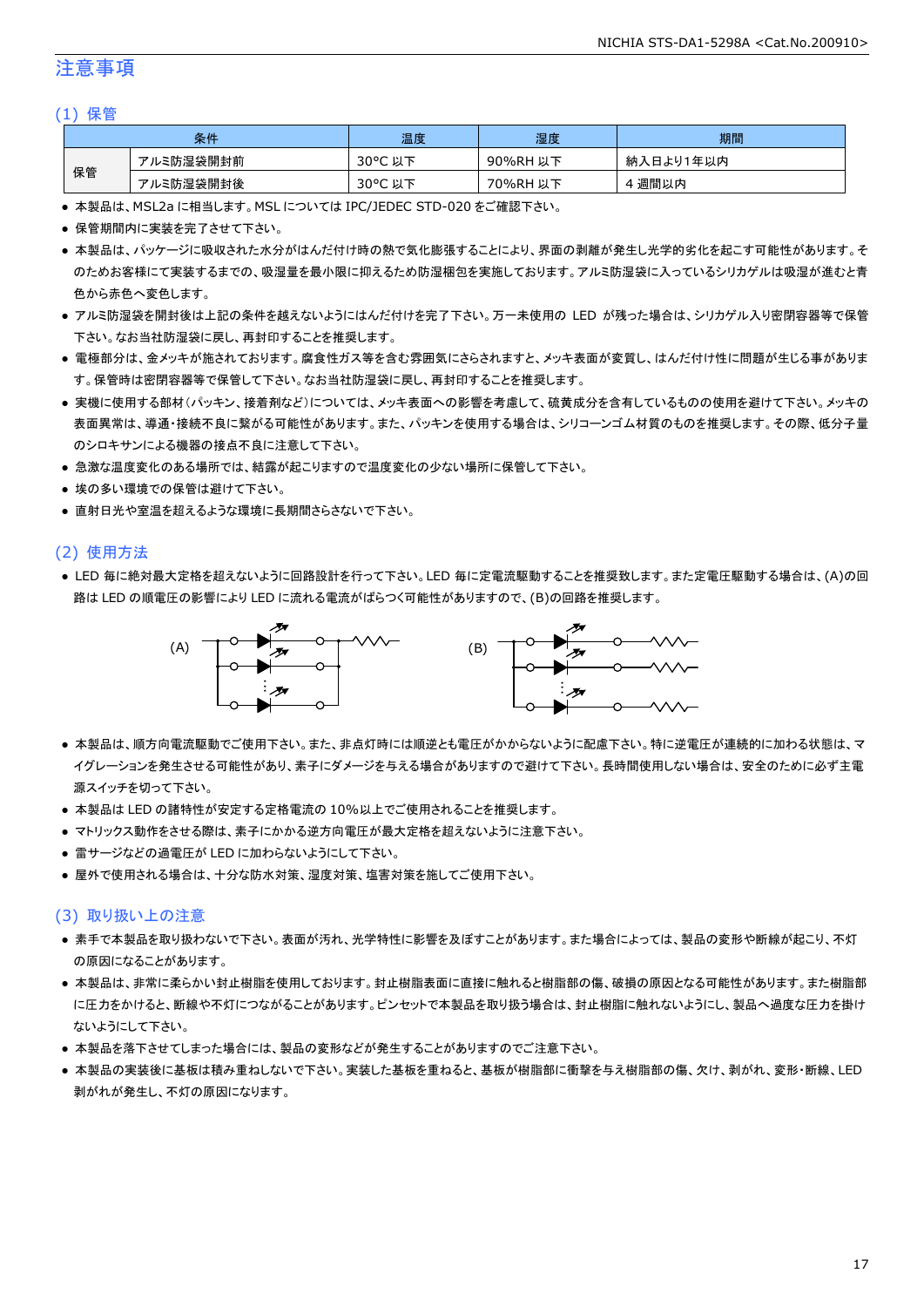#### (4) 設計上の注意

- LED を基板にはんだ付けした後の基板分割工程などで基板が曲がると、パッケージ割れが発生することがありますので基板のたわみやねじりに対して極 力ストレスの加わらないような LED 配置にして下さい。
- 基板分割部では LED の取り付け位置によって機械的ストレスが変化しますので、最もストレスが加わらないような位置に配置して下さい。
- 基板分割時は、手割りを避け、専用治具にて行って下さい。
- LED 周辺で使用する部材(筐体、パッキン、接着剤、2 次レンズ、レンズカバーなど)から放出された揮発性有機化合物は、LED のレンズや封止樹脂を透 過する可能性があります。特に密閉状態では、これらの揮発性有機化合物が熱や光子エネルギーにさらされると変色が起こり LED の光出力が大幅に低 下したり、色ずれが発生する可能性があります。また、空気の循環をよくすることで、光出力の低下や色ズレが改善されることがあります。密閉状態でご使 用される場合は、実機点灯試験による光学評価で異常なきことの確認をお願いします。
- LED の色度等の各種特性は実機の状態、実装、使用条件や経時により変化します。実使用上での特性等の変化につきましては、検証および確認のうえ、 ご使用いただきますようお願いします。
- 基板の製品取り付けパターン部及び製品直下部には、ソルダーレジストがかからない構造(下図参照、 Non Solder Mask Defined パッド(以下 NSMD))を推奨します。

#### 実装、放熱に関する一連のアプリケーションノートは弊社ホームページ「**LED** テクニカルデータ」をご確認ください。



#### (5) 静電気に対する取り扱い

● 本製品は静電気やサージ電圧に敏感で、素子の損傷や信頼性低下を起こすことがあります。取り扱いに際しては、以下の例を参考に静電気対策を十分 行って下さい。

リストストラップ、導電性衣類、導電靴、導電性床材等による電荷の除去

作業区域内の装置、治具等の接地による電荷の除去

導電性材料による作業台、保管棚等の設置

- 使用機器、治具、装置類や作業区域内は適切に接地をして下さい。また、実装される機器等についてもサージ対策の実施を推奨します。
- 治具、装置類にガラスやプラスチックなどの絶縁体を使用される場合は以下の例を参考に対策を十分行って下さい。

導電性材料による導電化

加湿による帯電防止

除電器(イオナイザ)による電荷の中和

- 本製品を機器に実装後、特性検査をする際には、静電気による損傷の有無も併せて確認して頂くようお願いします。電流を下げて(1mA 以下推奨)順電 圧検査又は発光検査を実施することで、損傷の有無は検出できます。
- 損傷した LED には、リーク電流が著しく大きくなる、順方向の立ち上がり電圧が低下する、低電流で発光しなくなる等の異常が現れます。 不合格判定基準: (VF<2.0V at IF=0.5mA)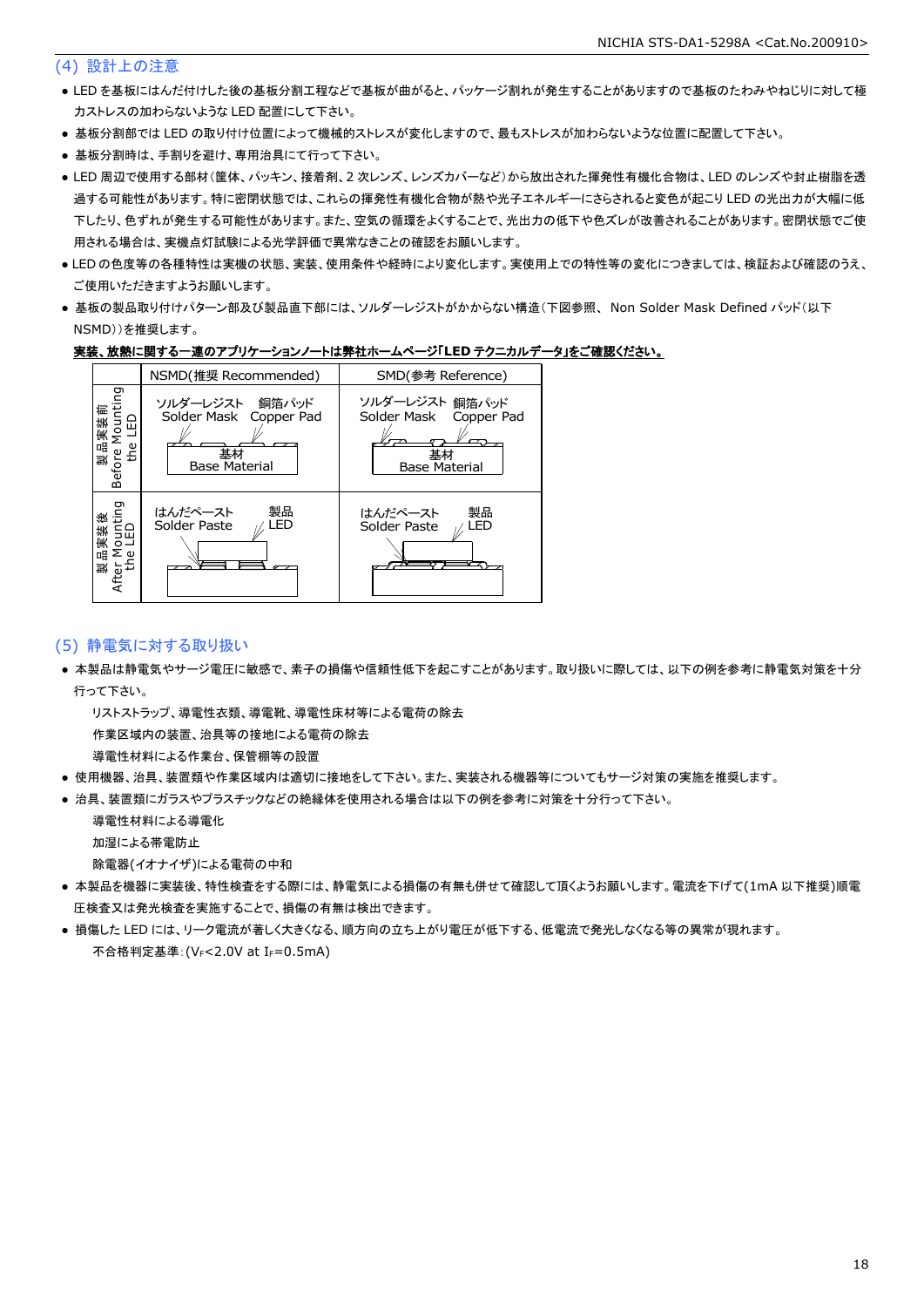#### (6) 熱の発生

- 本製品をご使用の際は、熱の発生を考慮して下さい。通電時の素子の温度上昇は、実装する基板の熱抵抗や本製品の集合状態により変化します。熱の 集中を避け、本製品周囲の環境条件により最大ジャンクション温度(Tj)を超えることがないよう配慮下さい。
- 本製品周囲の温度条件(TA)により使用電流を決め放熱等の処理を施して下さい。
- 温度についての関係は、次の2つの式で表されます。
	- 1)  $T_J = T_A + R_{\theta JA} \cdot W$  2)  $T_J = T_C + R_{\theta JC} \cdot W$ 
		- \*TJ=ジャンクション温度: °C、TA=周囲温度: °C

T<sub>C</sub>=ケース温度: °C

RθJA=ダイスから周囲空気までの熱抵抗: °C/W

ReJc=ダイスから Tc 測定ポイントまでの熱抵抗: °C/W

 $W = \frac{1}{2} \lambda \frac{1}{2} \sum_{r=1}^{n} (I_{F} \times V_{F})$ : W

T<sub>C</sub> Measurement Point



● 本製品を実装した後、Tcを実測することは困難です。アプリケーションノートにて Tc以外の点を実測することで T」を推定する手法を示しています。実装、 放熱などの一連のアプリケーションノートは弊社ホームページ「**LED** テクニカルデータ」をご確認ください。

(7) 洗浄

- ぬれた雑巾、ベンジン、シンナーなどで LED を拭かないで下さい。
- 洗浄する場合は、イソプロピルアルコールを使用して下さい。その他の洗浄剤の使用に当たってはパッケージ及び樹脂が侵され不具合発生の原因となる 場合がありますので、問題のないことを十分確認の上での使用をお願い致します。フロン系溶剤については、世界的に使用が規制されています。
- LED に汚れが付着した場合にはイソプロピルアルコールを布に付けて良く絞って汚れを拭き取って下さい。
- 超音波洗浄は、基本的には行わないで下さい。やむをえず行う場合は、発振出力や基板の取り付け方により LED への影響が異なりますので、予め実使 用状態で異常のない事を確認の上実施下さい。

#### (8) 目の安全性

- 2006 年に国際電気委員会(IEC)からランプ及びランプシステムの光生物学的安全性に関する規格 IEC 62471 が発行され、LED もこの規格の適用範 囲に含められました。一方、2001 年に発行されたレーザー製品の安全に関する規格 IEC 60825-1 Edition1.2 において、LED が適用範囲に含まれて いましたが、2007 年に改訂された IEC 60825-1 Edition2.0 で LED が適用除外されました。但し、国や地域によっては、依然として IEC 60825-1 Edition1.2 と同等規格を採用し、LED が適用範囲に含められています。これらの国や地域向けには、ご注意下さい。IEC62471 によって分類される LED のリスクグループは、放射束や発光スペクトル、指向性などによって異なり、特に青色成分を含む高出力ではリスクグループ 2 に相当する場合もあり ます。LED の出力を上げたり、LED からの光を光学機器にて集光したりするなどした状態で、直視しますと眼を痛めることがありますので、ご注意下さい。
- 点滅光を見つづけると光刺激により不快感を覚えることがありますのでご注意下さい。又、機器に組み込んでご使用される場合は、光刺激などによる第三 者への影響をご配慮下さい。